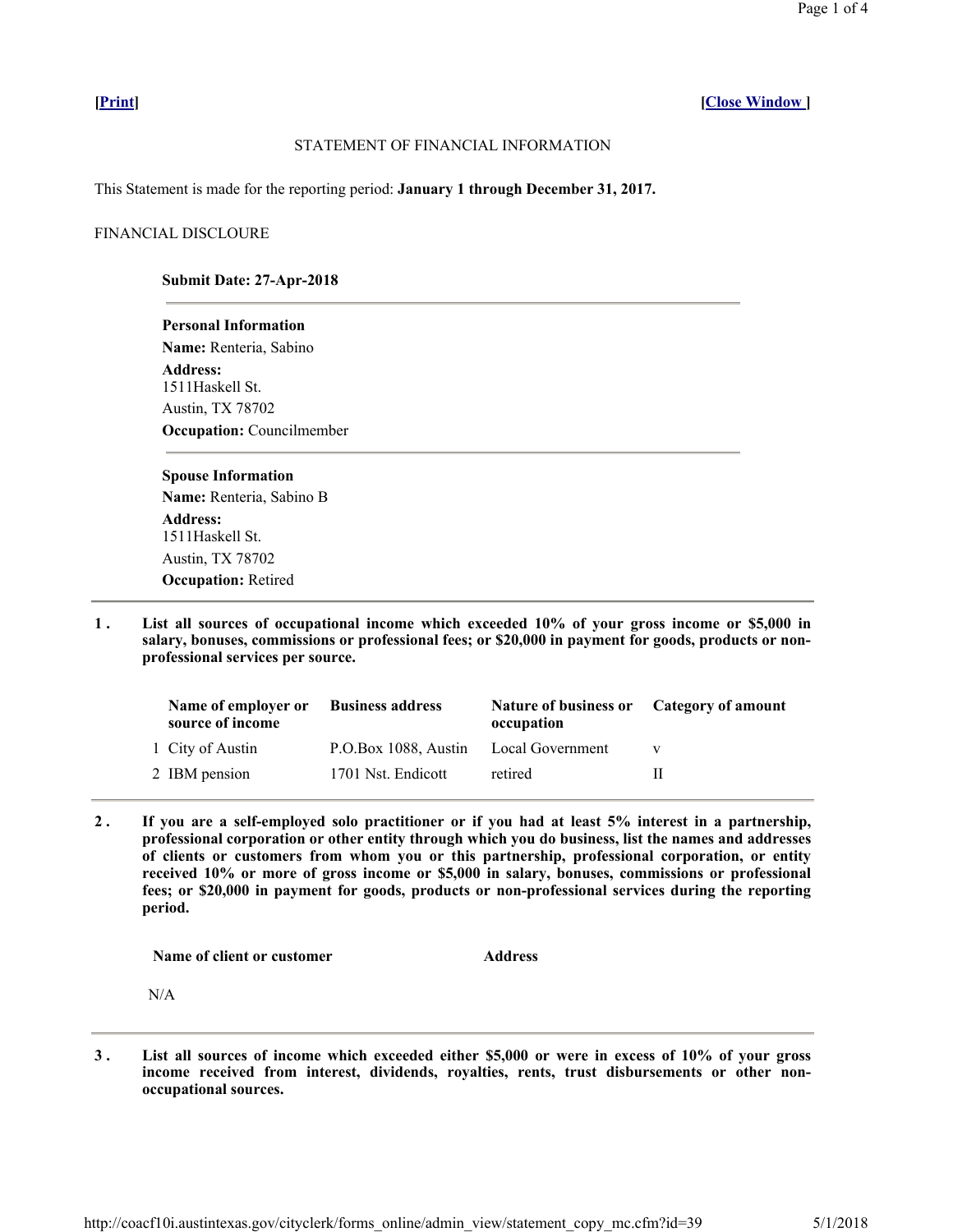|    | Name of source                                                                                                                                                                                                                                                                                                                                                                                                                                                                                                                                                                                                                                                                                                                             | Nature of income               | <b>Category of amount</b>      |  |  |  |
|----|--------------------------------------------------------------------------------------------------------------------------------------------------------------------------------------------------------------------------------------------------------------------------------------------------------------------------------------------------------------------------------------------------------------------------------------------------------------------------------------------------------------------------------------------------------------------------------------------------------------------------------------------------------------------------------------------------------------------------------------------|--------------------------------|--------------------------------|--|--|--|
|    | N/A                                                                                                                                                                                                                                                                                                                                                                                                                                                                                                                                                                                                                                                                                                                                        |                                |                                |  |  |  |
| 4. | Identify any source (person, business entity or other organization) of a gift of any money or other<br>thing of value exceeding \$100 or identify any source who gave you a series of gifts the total value of<br>which exceeds \$100. You need not report campaign contributions which are reported as required by<br>other law and you need not report gifts received from the following relatives: Spouse, Children,<br>Children-in-law, Parents, Parents-in-Law, Grandchildren, Grandchildren-in-Law, Grandparents,<br>Grandparents-in-Law, Brothers, Brothers-in-Law, Sisters, Sisters-in-Law, Uncles, Uncles-in-Law,<br>Aunts, Aunts-in-Law, Nephews, Nephews-in-Law, Nieces, Nieces-in-Law, First Cousins, First<br>Cousins-in-Law. |                                |                                |  |  |  |
|    | Name of source of gift                                                                                                                                                                                                                                                                                                                                                                                                                                                                                                                                                                                                                                                                                                                     | <b>Category of amount</b>      |                                |  |  |  |
|    | N/A                                                                                                                                                                                                                                                                                                                                                                                                                                                                                                                                                                                                                                                                                                                                        |                                |                                |  |  |  |
| 5. | List the names of any corporation, partnership, limited partnership, or other entity in which you<br>held, owned, acquired, or sold stock, or any other equity ownership having a value exceeding \$5,000<br>or equivalent to 5% or more of the stock or equity in the entity, at any time during the reporting<br>period.                                                                                                                                                                                                                                                                                                                                                                                                                 |                                |                                |  |  |  |
|    | Name of company or entity                                                                                                                                                                                                                                                                                                                                                                                                                                                                                                                                                                                                                                                                                                                  |                                |                                |  |  |  |
|    | N/A                                                                                                                                                                                                                                                                                                                                                                                                                                                                                                                                                                                                                                                                                                                                        |                                |                                |  |  |  |
| 6. | List and describe all bonds, notes and other commercial paper which you held, owned, acquired or<br>sold, at any time during the reporting period if the combined face value of the bonds, notes and<br>commercial paper exceeded \$5,000.                                                                                                                                                                                                                                                                                                                                                                                                                                                                                                 |                                |                                |  |  |  |
|    | Description of commercial paper                                                                                                                                                                                                                                                                                                                                                                                                                                                                                                                                                                                                                                                                                                            | <b>Category of amount</b>      |                                |  |  |  |
|    | N/A                                                                                                                                                                                                                                                                                                                                                                                                                                                                                                                                                                                                                                                                                                                                        |                                |                                |  |  |  |
| 7. | List all other income or revenue in excess of \$5,000 per source.                                                                                                                                                                                                                                                                                                                                                                                                                                                                                                                                                                                                                                                                          |                                |                                |  |  |  |
|    | <b>Source</b>                                                                                                                                                                                                                                                                                                                                                                                                                                                                                                                                                                                                                                                                                                                              |                                | <b>Category of amount</b>      |  |  |  |
|    | 1 Social Security                                                                                                                                                                                                                                                                                                                                                                                                                                                                                                                                                                                                                                                                                                                          | П                              |                                |  |  |  |
| 8. | List and describe all real property in which you hold any legal or beneficial interest, including real<br>property for which you have entered a contract for sale. The description should be sufficient to<br>locate the property, and include the street address if any, and the present use of the property.                                                                                                                                                                                                                                                                                                                                                                                                                             |                                |                                |  |  |  |
|    | <b>Street address of property</b>                                                                                                                                                                                                                                                                                                                                                                                                                                                                                                                                                                                                                                                                                                          | <b>Description of property</b> | <b>Present use of property</b> |  |  |  |
|    |                                                                                                                                                                                                                                                                                                                                                                                                                                                                                                                                                                                                                                                                                                                                            |                                |                                |  |  |  |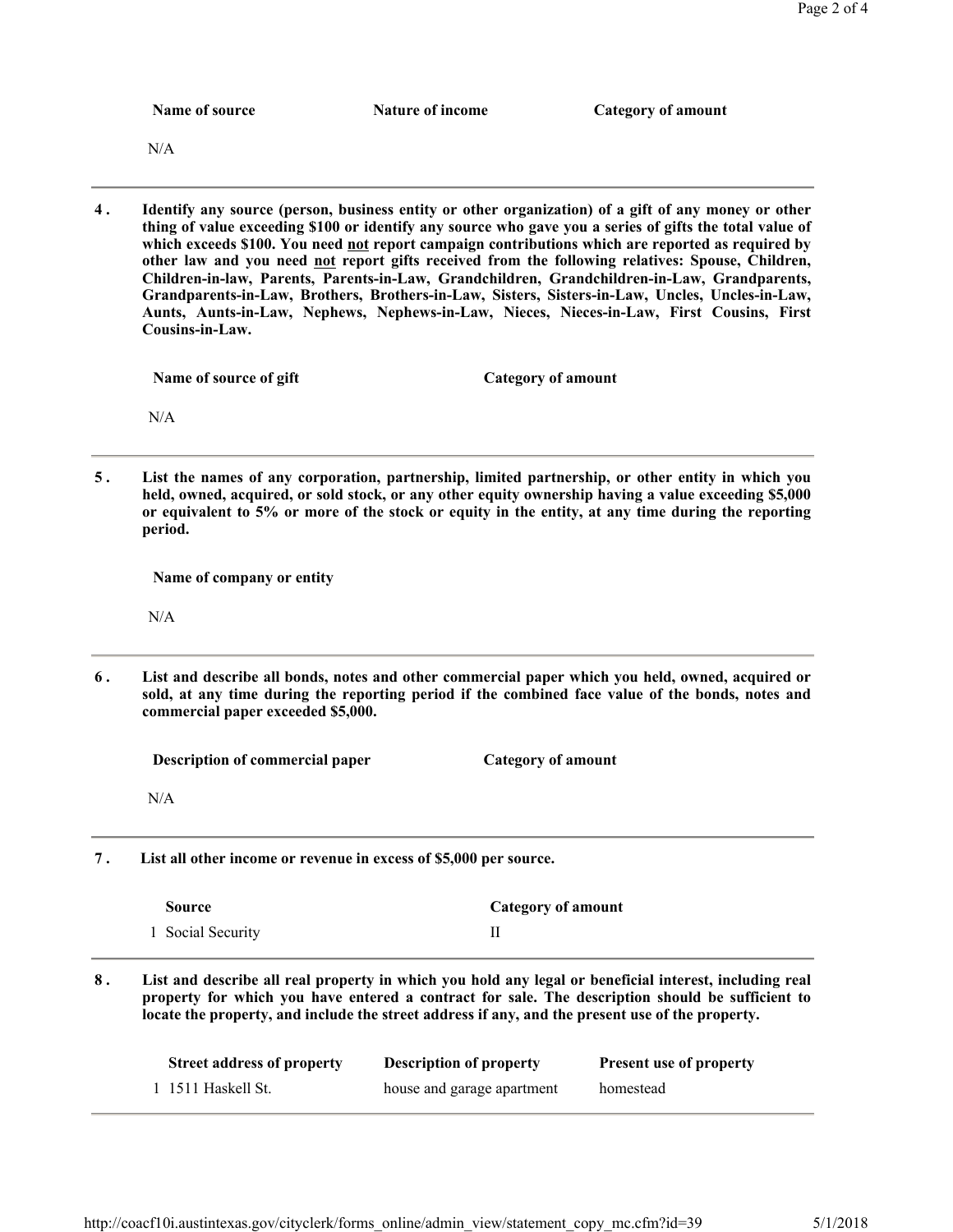**9 . List and describe all real property held, owned, acquired or sold, or under a contract for sale, by a corporation, partnership, limited partnership, professional corporation, or other entity in which you own or control at least a 5% interest. The description should be sufficient to locate the property and include a street address, if any, and the present use of the property.** 

|     | <b>Street address of property</b>                                                                                                                                           | <b>Description of property</b> |                           | Present use of property                                                                                                                                                                                                                                                                                  |  |  |
|-----|-----------------------------------------------------------------------------------------------------------------------------------------------------------------------------|--------------------------------|---------------------------|----------------------------------------------------------------------------------------------------------------------------------------------------------------------------------------------------------------------------------------------------------------------------------------------------------|--|--|
|     | N/A                                                                                                                                                                         |                                |                           |                                                                                                                                                                                                                                                                                                          |  |  |
| 10. | List all loans and extensions of credit in excess of \$5,000 on which you are the lender or creditor,<br>including the name of the debtor and the rate of interest, if any. |                                |                           |                                                                                                                                                                                                                                                                                                          |  |  |
|     | Name of obligee                                                                                                                                                             | <b>Rate of interest</b>        |                           | <b>Category of amount</b>                                                                                                                                                                                                                                                                                |  |  |
|     | 1 Empower Retirement                                                                                                                                                        | 4.1806                         | П                         |                                                                                                                                                                                                                                                                                                          |  |  |
| 11. | List all loans or transactions in excess of \$5,000 on which you are a guarantor or co-signer, including<br>the names of the borrower and lender.                           |                                |                           |                                                                                                                                                                                                                                                                                                          |  |  |
|     | Name of obligee/lender                                                                                                                                                      | Rate of interest, if any       |                           | <b>Category of amount</b>                                                                                                                                                                                                                                                                                |  |  |
|     |                                                                                                                                                                             |                                |                           |                                                                                                                                                                                                                                                                                                          |  |  |
|     | 1 Ampify Credit Union                                                                                                                                                       | 3.4%                           | Ш                         |                                                                                                                                                                                                                                                                                                          |  |  |
|     | presently outstanding or which existed at any time during the reporting period.                                                                                             |                                |                           |                                                                                                                                                                                                                                                                                                          |  |  |
|     | Name of<br>lender/creditor/obligee                                                                                                                                          | Rate of interest, if any       | <b>Category of amount</b> | Date obligation was<br>incurred                                                                                                                                                                                                                                                                          |  |  |
| 12. | N/A                                                                                                                                                                         |                                |                           | List all loans, debts, and other financial liabilities you have which are in excess of \$5,000 which are                                                                                                                                                                                                 |  |  |
|     | the reporting period.                                                                                                                                                       |                                |                           | List all loans, debts, and other financial liabilities in excess of \$5,000 of any corporation,<br>partnership, limited partnership, professional corporation or other entity in which you own or<br>control at least a 5% interest, which are presently outstanding or which existed at any time during |  |  |
|     | Name of<br>lender/creditor/obligee                                                                                                                                          | Rate of interest, if any       | <b>Category of amount</b> | Date obligation was<br>incurred                                                                                                                                                                                                                                                                          |  |  |

**13 . List all boards of directors of which you are a member and the offices or executive positions which you hold in corporations, partnerships, limited partnerships, professional corporations, or other entities including non-business entities. ( Do not include positions on corporations or other entities owned by the City of Austin or created by the City Council. )** 

**Name of organization Position held** 

N/A